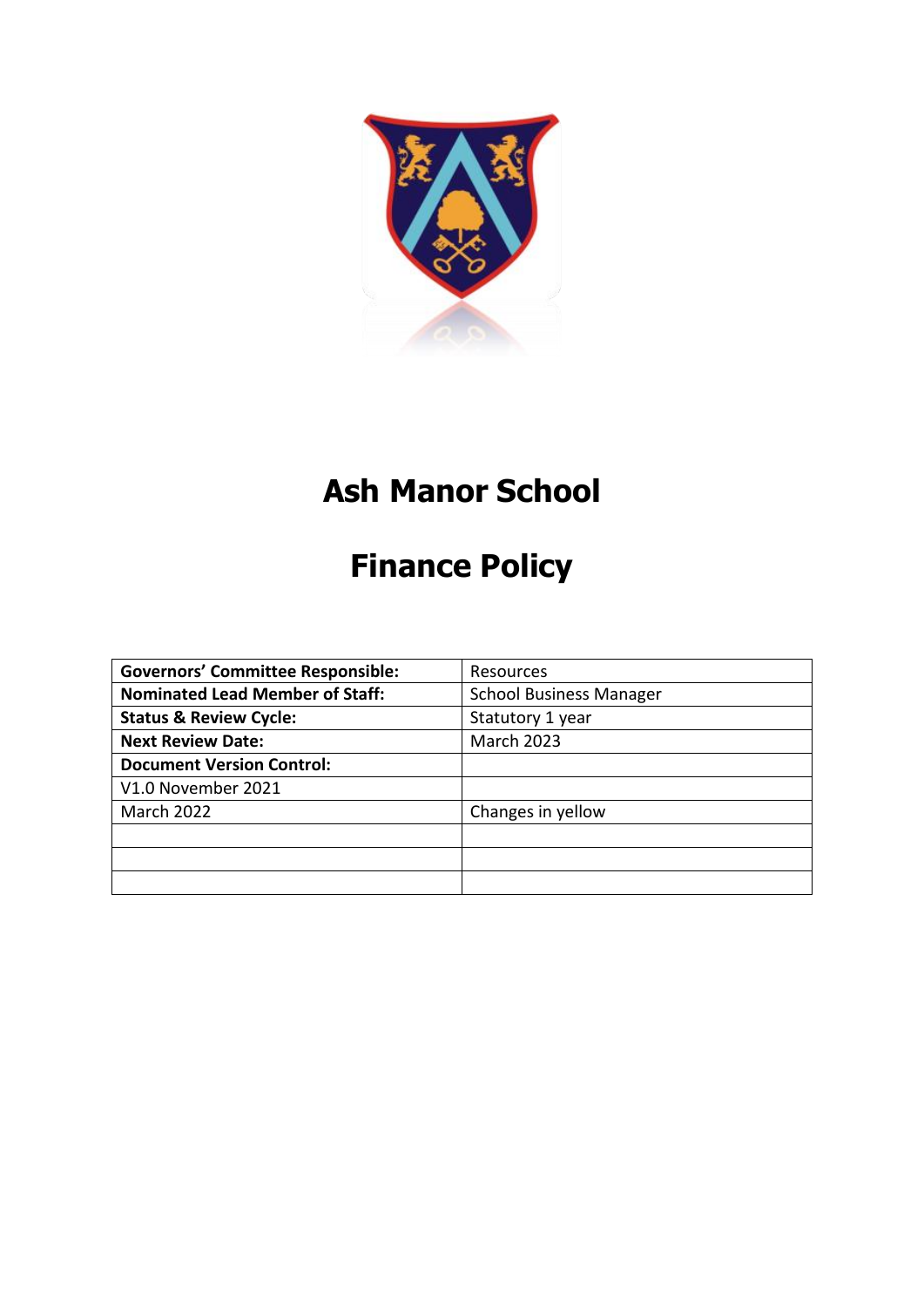## **The Purpose of the Policy:**

- to define the responsibilities within the school
- to provide guidance on the application of regulations
- to identify procedures to ensure integrity of internal controls
- to set out guidelines to ensure effectiveness of resources

#### **1. Rationale and Accountability**

Governors have statutory responsibility for the oversight of the financial management in all maintained schools with delegated budgets.

The regulations setting out the financial management of schools are laid down in the Education Reform Act 1988, the School Standards and Framework Act 1998 and the Local Government Act 1972: s151. Detailed guidelines are contained within the Surrey Scheme for Financing Schools and the Surrey LMS Finance Manual, which can be found on the Strictly 4s website.

The role of the Full Governing Body is to:

- agree the delegation of authority to the Resources Committee to approve the budget
- receive auditors' reports
- set the terms of reference for the Resources Committee

The role of the Resources Committee is to:

- prepare and agree, after delegation of authority from the Full Governing Body, the annual budget.
- adopt the Local Authority Scheme of Delegation
- review and maintain finance policies, including Lettings and Charging & Remissions.
- review systems of internal financial control
- monitor the annual budget and make recommendations to the Governing Body
- set levels of authority for spending and virement
- consider the impact of student numbers on the budget over short, medium and long terms
- receive and respond to audit reports

#### **2. Budgets and authority levels:**

The governors shall plan the school finances through:

 the approval and implementation of an annual budget based on the aims, objectives and priorities of the school, the financial position of the school and the levels of projected reserves.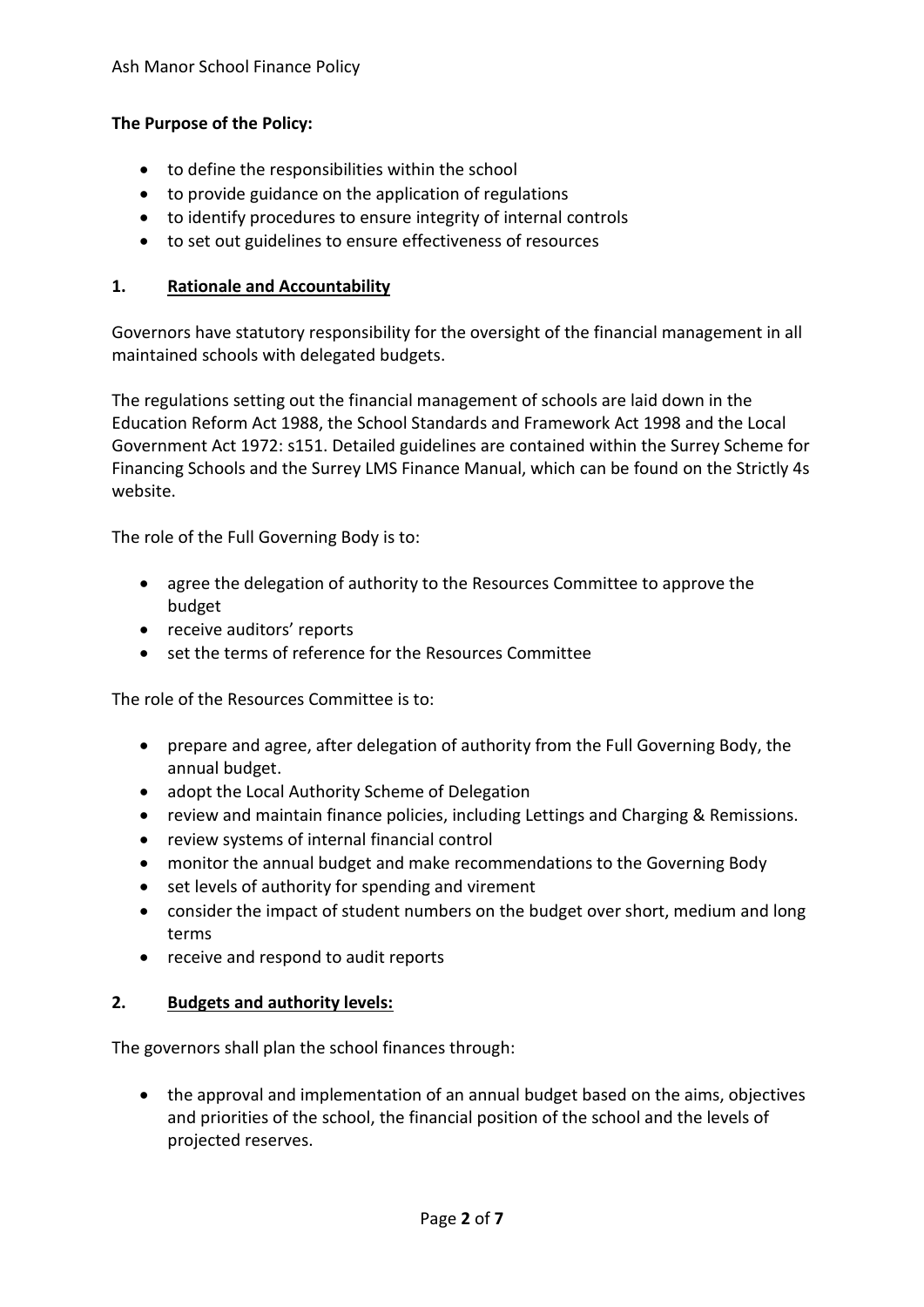- preparation of a medium term Financial Plan of at least three years, updated annually.
- Benchmark spending against https://schools-financial-benchmarking.service.gov.uk/

Levels of virement are set by the Resources Committee, approved by the Full Governing Body, to maintain effective use of resources.

Resources Committee: £10,000 may be vired between budgets without approval by the GB Head (and DBD): no funds may be vired within budget headings, without the approval of the Resources Committee.

The timetable for preparation, presentation and approval of the Annual Budget and School Development Plan will be as follows:

| Autumn Term: | Preparation of SVFS: March<br>Review draft budget: November                                  |
|--------------|----------------------------------------------------------------------------------------------|
| Spring Term: | Receive year end Forecast: March/April<br>Present Budget to Resources Committee: March/April |
|              | Approval of Budget by Governing Body: March/April                                            |

#### **3. Authority to incur expenditure**

- a) The Headteacher has authority to incur expenditure and make payments which are consistent with the approved Revenue budget up to a value of £50,000, and up to the budget value in respect of capital. Resources committee to be informed of all planned refurbishment and capital expenditure.
- b) From the School Fund Account a budget for the financial support of school trips/visits for children/parents in financial difficulty up to the sum of £1,000 per annum to be paid out at the discretion of the Headteacher subject to available funds from the Hardship cost centre.
- c) The Full Governing Body must agree any expenditure for which there is no budget, with the exception that the Resources Committee may approve an unbudgeted expenditure on a specific item up to £10,000 where non expenditure would result in damaging the schools ability to operate. This expenditure would then be reported to the FGB.

#### **4. Bankers Automated Clearing Service (BACS)**

- a) The proper authorisation of each BACS payment will be run by two signatories to the school's bank account
- b) There will be maintenance of a proper separation of duties to ensure that a member of staff responsible for the preparation of the electronics BACS file is not also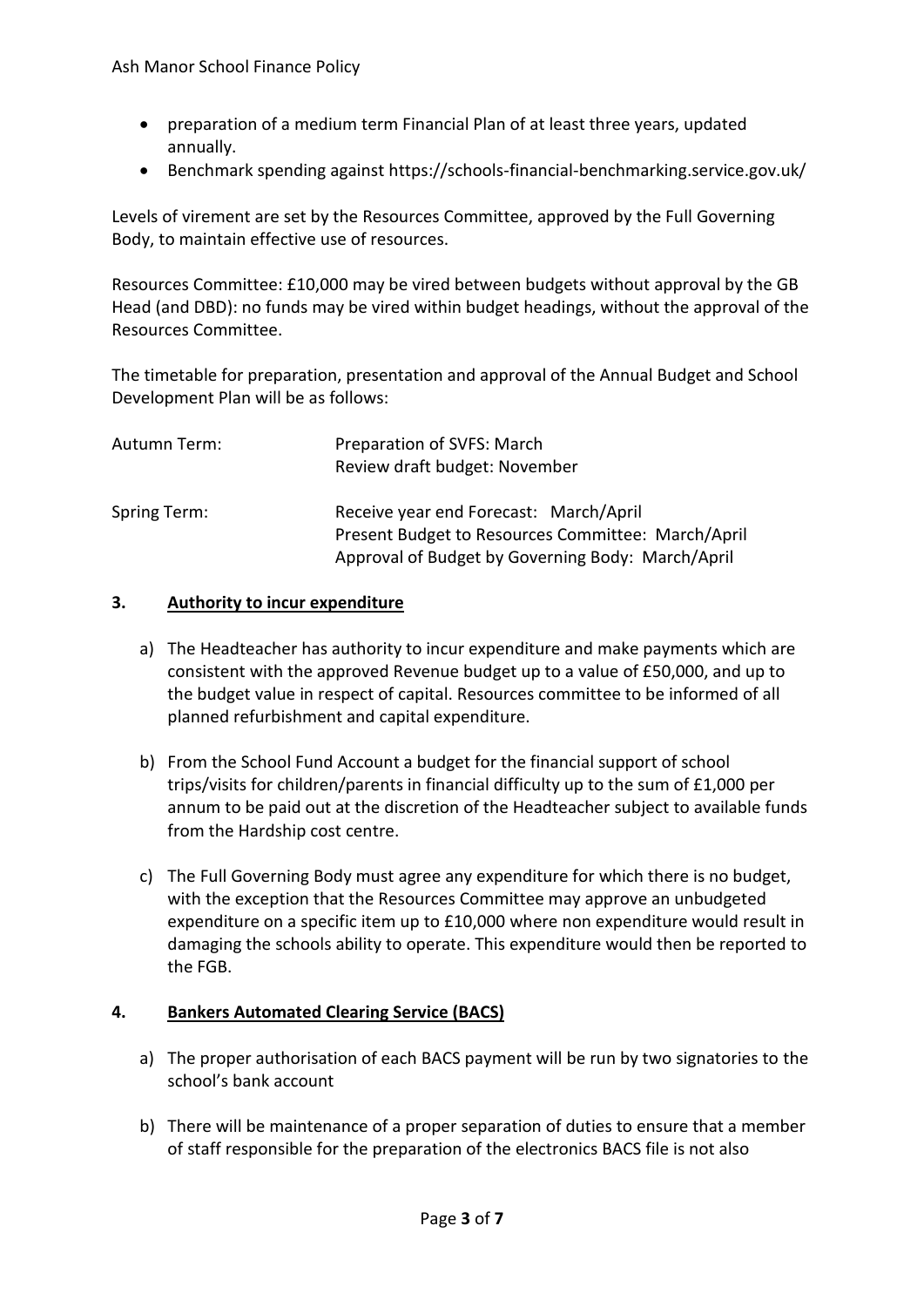responsible for its authorisation and onward transmission to the school's BACS bureau.

## **5. Purchasing**

The Governing Body shall maintain Best Value for all purchases. All purchases will be made through the school's ordering system.

The policy of Best Value will be applied using these four principles:

Challenging how a service or supply is provided and why it is required

- Comparing performance with other school.
- Consulting with relevant stakeholders
- Competing as a means of securing efficient and effective services and supplies.

In line with SCC policy 3 quotes will be obtained for orders over £10,000.

#### **6. Internal Controls**

Internal delegation, subject to the limits in s3 above, will be as follows:

|                                         | Certifying officers:                   |  |
|-----------------------------------------|----------------------------------------|--|
| Orders, invoice approval, VAT, Expenses | <b>School Business Manager</b>         |  |
| forms, cheques and absence returns      |                                        |  |
| Petty cash, cheques                     | <b>School Business Manager</b>         |  |
| Order requisitions, deliveries          | <b>Budget Holder</b>                   |  |
| Final Order Approval                    | Deputy Heads and Headteacher or School |  |
|                                         | <b>Business Manager</b>                |  |
| Cheques signatories & BACS authority    | Deputy Heads and Headteacher or School |  |
|                                         | <b>Business Manager</b>                |  |
| Cheques & BACS require two signatures.  | Deputy Heads and Headteacher or School |  |
|                                         | <b>Business Manager</b>                |  |
| <b>BACS Payment Authorised</b>          | Deputy Heads and Headteacher or School |  |
|                                         | <b>Business Manager</b>                |  |

Financial reporting:

| Immediately | Any expenditure outside the     | <b>Full Governing Body</b> |
|-------------|---------------------------------|----------------------------|
|             | approved budget                 |                            |
| Monthly     | Cost centre summary report      | Head                       |
|             | <b>Cost Centre Report</b>       | <b>Budget Holders</b>      |
| Termly      | Financial monitoring report     | Head                       |
|             | & commentary                    | <b>Resources Committee</b> |
| Annually    | <b>Out-turn Statement</b>       | <b>Full Governing Body</b> |
|             | <b>CFR</b>                      |                            |
|             | <b>Unofficial Funds Audited</b> |                            |
|             | Accounts                        |                            |
|             | <b>Budget Plan</b>              |                            |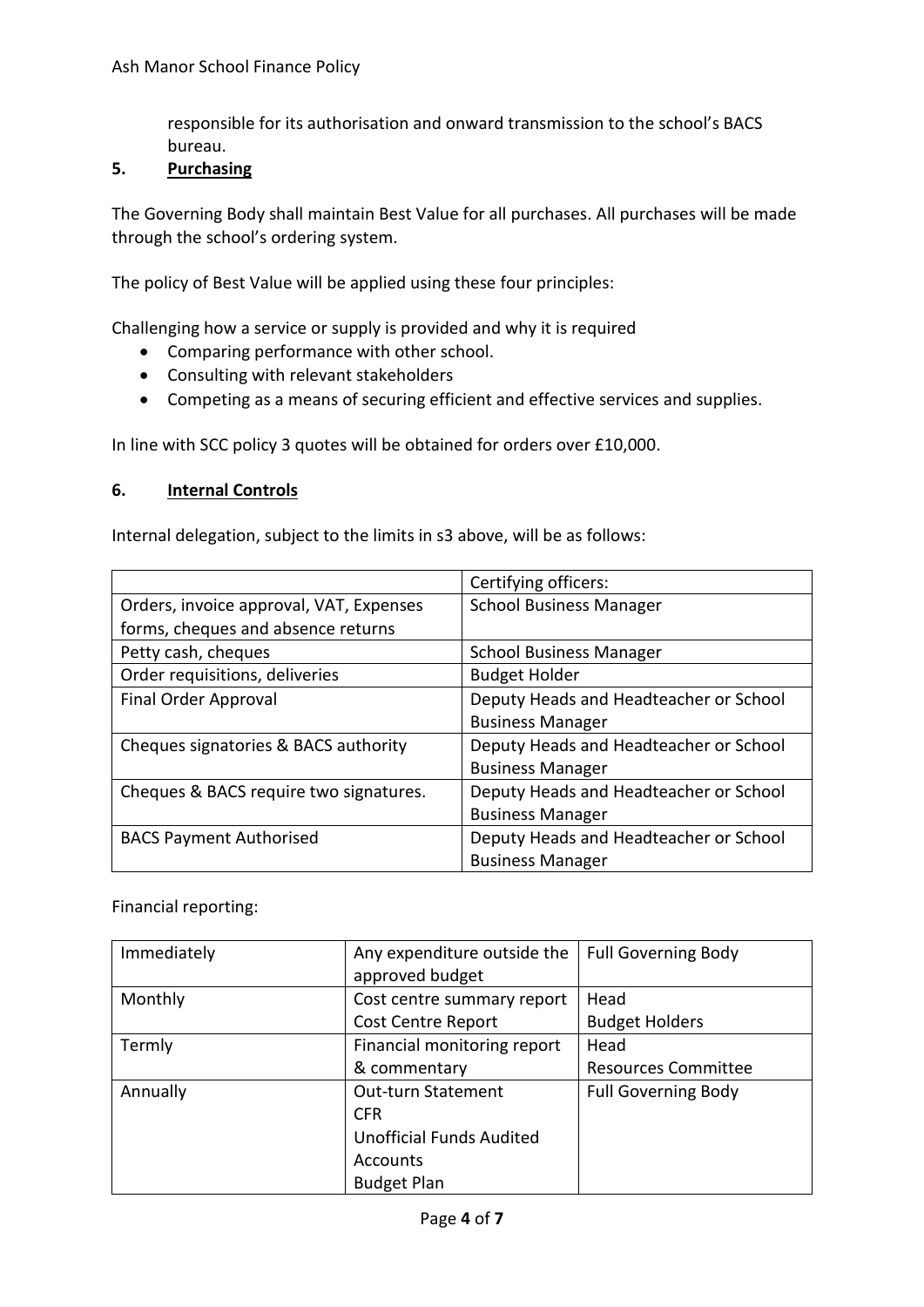| Three year budget plan |  |
|------------------------|--|

#### **Governors' allowance**

The School Governance (Roles, Procedures and Allowances) (England) Regulations 2013 give Governing Bodies the discretion to pay allowances, from the school's annual budget allocation, to governors for certain allowances which they incur in carrying out their duties.

Ash Manor School Governing Body believes that paying governors allowances, in specific categories as set out below, is important in ensuring equality of opportunity to serve as governors for all members of the community and so is an appropriate use of school funds. The specific items allowable reflect this objective.

Governors will be able to claim allowances providing the allowances are incurred in carrying out their duties, as a Governor or representative of Ash Manor School, and are agreed by the Resources Committee that they are justified before any reimbursable costs are incurred.

Governors will be able to claim for the following, on a case-by-case basis and with the prior approval of the Governing Body:

- Cost of care arrangements for an elderly or dependent relative (excluding payments to a current/former spouse or partner);
- Childcare or baby-sitting allowances (excluding payments to a current/former spouse or partner);
- The extra costs they incur in performing their duties either because they have special needs or because English is not their first language;
- The cost of travel relating only to travel to meetings/training courses.
- Travel and subsistence costs, payable at the current rates specified by the Secretary of State for the Environment, Transport and the Regions, associated with attending national meetings or training events, unless these costs can be claimed from the LA or any other source;
- Telephone charges, photocopying, stationery, postage etc;
- Any other justifiable allowances.

The Governing Body at Ash Manor School acknowledges that:

- Governors may not be paid attendance allowance;
- Governors may not be reimbursed for loss of earnings.

Governors wishing to make claims under these arrangements, once prior approval has been sought, should complete a claims form (obtainable from the Clerk to the Governors), attaching receipts, and return it to the School within two weeks of the date when the allowances were incurred, they will then be submitted for approval by the Chair of Governors or Chair of Finance to be presented to the Finance Committee for final approval.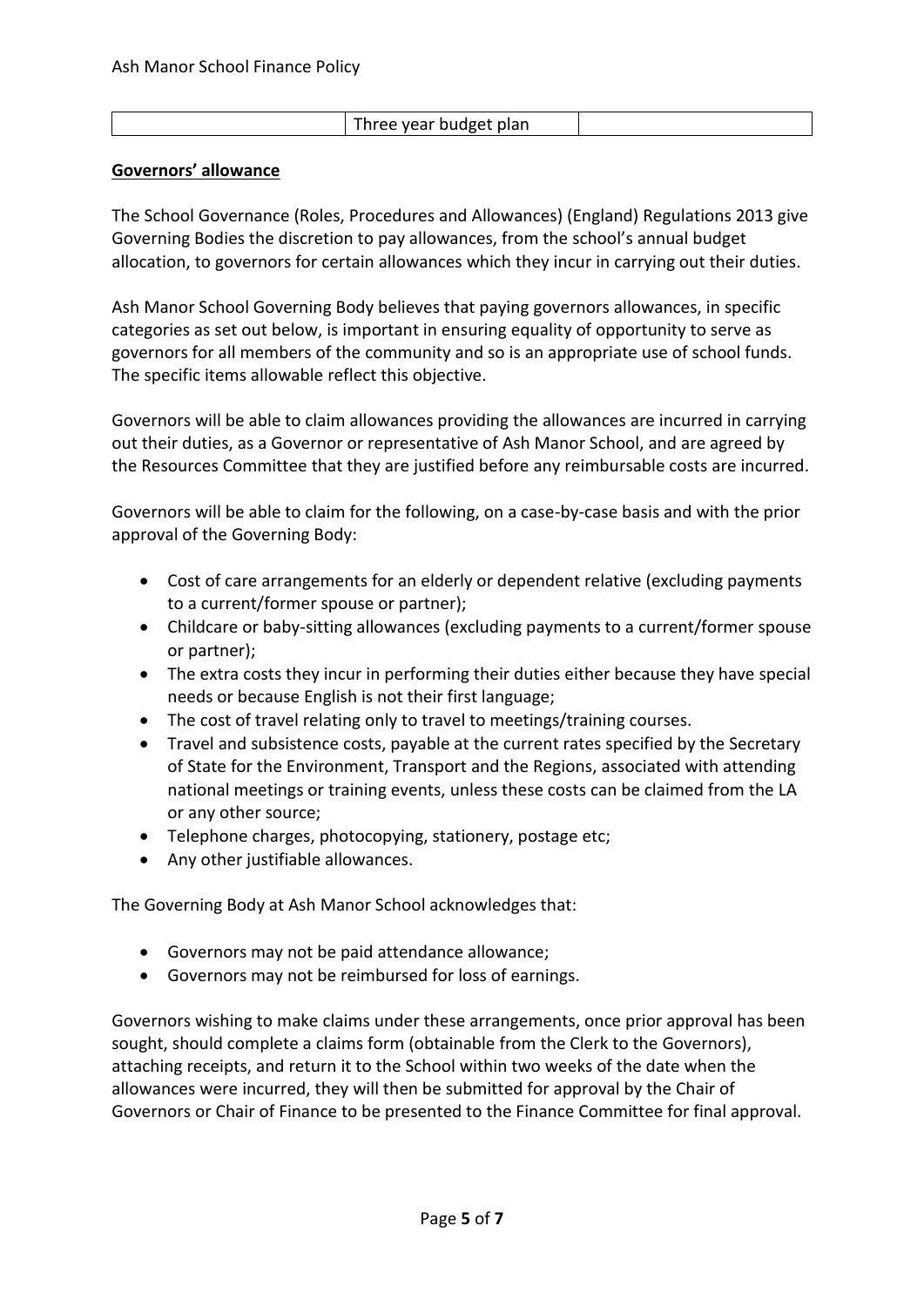Claims will be subject to independent audit and may be investigated by the Chair of Governors (or Vice Chair in respect of the Chair of Governors) if they appear excessive or inconsistent.

## **Charging and Remissions**

The Governing Body recognises the valuable contribution that the wide range of additional activities, including clubs, out of school trips, residential and experiences of other environments, can make towards students' all round educational experience and their personal and social development. (Throughout this policy, the term 'parents' means all those having parental responsibility for a child.) In conformity with the requirements of the Education Reform Act 1988, it is the policy of the Governing Body:

## **Charging**

The Governing Body reserves the right to make a charge in the following circumstances for activities organised by the school:

- School trips and residentials in school time: the board and lodging element of the residential experience and outdoor pursuit courses. Any income received in excess of £10 or more per student which is not required to cover the trip will be refunded to parents.
- Activities outside school hours: the full cost for each student of journeys, trips and overnight stays in the United Kingdom and abroad taking place at weekends and during holidays, which are deemed to be optional extras.
- The cost of materials, ingredients etc. which may be required for some curriculum subjects.
- Acts of vandalism and negligence: The school reserves the right to recover part, or the whole cost, of damage to buildings or equipment, which is the result of vandalism or negligence by a student.
- Examination fees: if a student has not regularly attended the lessons for a particular examination subject, the examination fee may be requested, refundable if the student attends for examination. If, without a medical certificate explaining the reason, a student fails to complete examination requirements for any public examination for which the school has paid an entry fee, the school may seek to recover the fee from the parent.
- There may be a charge for examination entry where there is a request from the parent for additional subject entries to be made which are not supported by the school.
- An administration charge may be made for copies of policies or documents requested to cover the costs incurred by the school.
- To request voluntary contributions from parents for school activities in or out of school time for which compulsory charges cannot be levied but which can only be provided if there is sufficient voluntary funding, whilst ensuring that no pupil is excluded from such activity by reason of inability to make a voluntary contribution.
- Whilst the pupil contributions (to charity and School Council funds), to wear Mufti on designated school days is optional – pupils not contributing prior to the day will wear full school uniform.